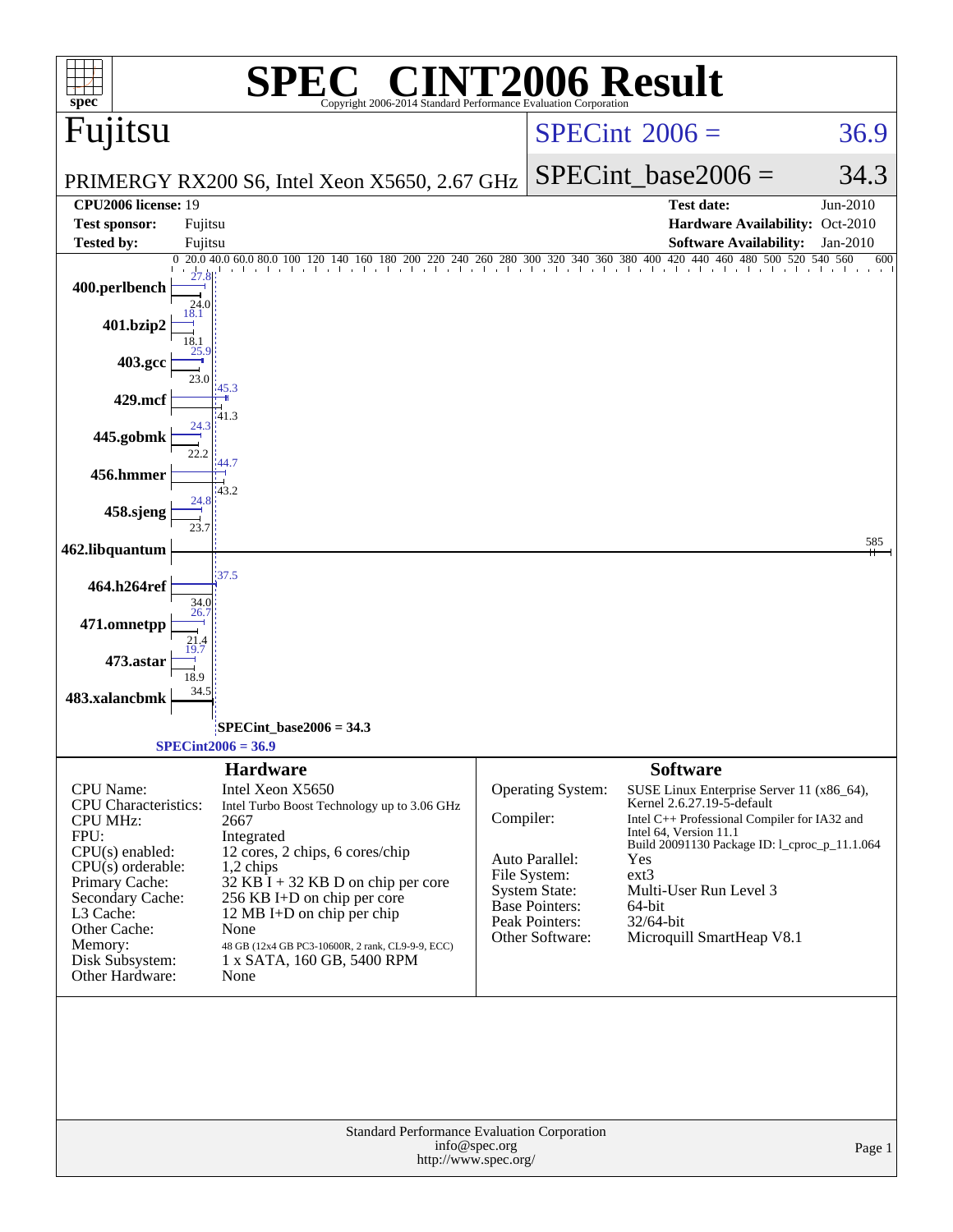

# **[SPEC CINT2006 Result](http://www.spec.org/auto/cpu2006/Docs/result-fields.html#SPECCINT2006Result)**

# Fujitsu

### $SPECint2006 = 36.9$  $SPECint2006 = 36.9$

PRIMERGY RX200 S6, Intel Xeon X5650, 2.67 GHz

SPECint base2006 =  $34.3$ 

**[CPU2006 license:](http://www.spec.org/auto/cpu2006/Docs/result-fields.html#CPU2006license)** 19 **[Test date:](http://www.spec.org/auto/cpu2006/Docs/result-fields.html#Testdate)** Jun-2010 **[Test sponsor:](http://www.spec.org/auto/cpu2006/Docs/result-fields.html#Testsponsor)** Fujitsu **[Hardware Availability:](http://www.spec.org/auto/cpu2006/Docs/result-fields.html#HardwareAvailability)** Oct-2010 **[Tested by:](http://www.spec.org/auto/cpu2006/Docs/result-fields.html#Testedby)** Fujitsu **[Software Availability:](http://www.spec.org/auto/cpu2006/Docs/result-fields.html#SoftwareAvailability)** Jan-2010

#### **[Results Table](http://www.spec.org/auto/cpu2006/Docs/result-fields.html#ResultsTable)**

|                                                                                                                     | <b>Base</b>    |       |                |       |                |       | <b>Peak</b>    |              |                |              |                |              |  |
|---------------------------------------------------------------------------------------------------------------------|----------------|-------|----------------|-------|----------------|-------|----------------|--------------|----------------|--------------|----------------|--------------|--|
| <b>Benchmark</b>                                                                                                    | <b>Seconds</b> | Ratio | <b>Seconds</b> | Ratio | <b>Seconds</b> | Ratio | <b>Seconds</b> | <b>Ratio</b> | <b>Seconds</b> | <b>Ratio</b> | <b>Seconds</b> | <b>Ratio</b> |  |
| 400.perlbench                                                                                                       | 410            | 23.8  | 408            | 24.0  | 407            | 24.0  | 352            | 27.8         | 351            | 27.8         | 351            | 27.8         |  |
| 401.bzip2                                                                                                           | 532            | 18.1  | 535            | 18.0  | 532            | 18.1  | 532            | 18.1         | 532            | <u>18.1</u>  | 532            | 18.1         |  |
| $403.\text{gcc}$                                                                                                    | 350            | 23.0  | 349            | 23.0  | 352            | 22.9  | 320            | 25.1         | 310            | 26.0         | <b>311</b>     | 25.9         |  |
| $429$ .mcf                                                                                                          | 220            | 41.4  | 221            | 41.3  | 221            | 41.3  | 202            | 45.0         | 202            | 45.3         | 196            | 46.5         |  |
| $445$ .gobmk                                                                                                        | 472            | 22.2  | 472            | 22.2  | 472            | 22.2  | 431            | 24.3         | 431            | 24.3         | 431            | 24.3         |  |
| $456.$ hmmer                                                                                                        | 216            | 43.2  | 215            | 43.4  | 216            | 43.2  | 209            | 44.7         | 209            | 44.7         | 209            | 44.7         |  |
| $458$ sjeng                                                                                                         | 511            | 23.7  | 512            | 23.6  | 511            | 23.7  | 488            | 24.8         | <b>488</b>     | 24.8         | 487            | 24.8         |  |
| 462.libquantum                                                                                                      | 35.4           | 585   | 34.6           | 598   | 35.6           | 581   | 35.4           | 585          | 34.6           | 598          | 35.6           | 581          |  |
| 464.h264ref                                                                                                         | 651            | 34.0  | 650            | 34.1  | 651            | 34.0  | 591            | 37.5         | 591            | 37.5         | 594            | 37.3         |  |
| 471.omnetpp                                                                                                         | 293            | 21.4  | 293            | 21.4  | 289            | 21.6  | 234            | 26.7         | 234            | 26.7         | 235            | 26.6         |  |
| $473$ . astar                                                                                                       | 371            | 18.9  | 371            | 18.9  | 370            | 19.0  | 356            | 19.7         | 356            | 19.7         | 358            | 19.6         |  |
| 483.xalancbmk                                                                                                       | 200            | 34.5  | 200            | 34.5  | 200            | 34.5  | 200            | 34.5         | 200            | 34.5         | 200            | 34.5         |  |
| Described and also the their and an indicate the these created man<br>Deld and called to almost indicates a madison |                |       |                |       |                |       |                |              |                |              |                |              |  |

Results appear in the [order in which they were run.](http://www.spec.org/auto/cpu2006/Docs/result-fields.html#RunOrder) Bold underlined text [indicates a median measurement.](http://www.spec.org/auto/cpu2006/Docs/result-fields.html#Median)

#### **[Operating System Notes](http://www.spec.org/auto/cpu2006/Docs/result-fields.html#OperatingSystemNotes)**

'ulimit -s unlimited' was used to set the stacksize to unlimited prior to run

#### **[Platform Notes](http://www.spec.org/auto/cpu2006/Docs/result-fields.html#PlatformNotes)**

 BIOS configuration: Intel HT Technology = Disable Data Reuse Optimization = Disable

#### **[General Notes](http://www.spec.org/auto/cpu2006/Docs/result-fields.html#GeneralNotes)**

 OMP\_NUM\_THREADS set to number of cores KMP\_AFFINITY set to granularity=fine,scatter Binaries were compiled on SLES 10 with Binutils 2.18.50.0.7.20080502 For information about Fujitsu please visit: <http://www.fujitsu.com>

## **[Base Compiler Invocation](http://www.spec.org/auto/cpu2006/Docs/result-fields.html#BaseCompilerInvocation)**

[C benchmarks](http://www.spec.org/auto/cpu2006/Docs/result-fields.html#Cbenchmarks):  $\text{icc}$   $-\text{m64}$ 

[C++ benchmarks:](http://www.spec.org/auto/cpu2006/Docs/result-fields.html#CXXbenchmarks) [icpc -m64](http://www.spec.org/cpu2006/results/res2010q3/cpu2006-20100706-12324.flags.html#user_CXXbase_intel_icpc_64bit_fc66a5337ce925472a5c54ad6a0de310)

> Standard Performance Evaluation Corporation [info@spec.org](mailto:info@spec.org) <http://www.spec.org/>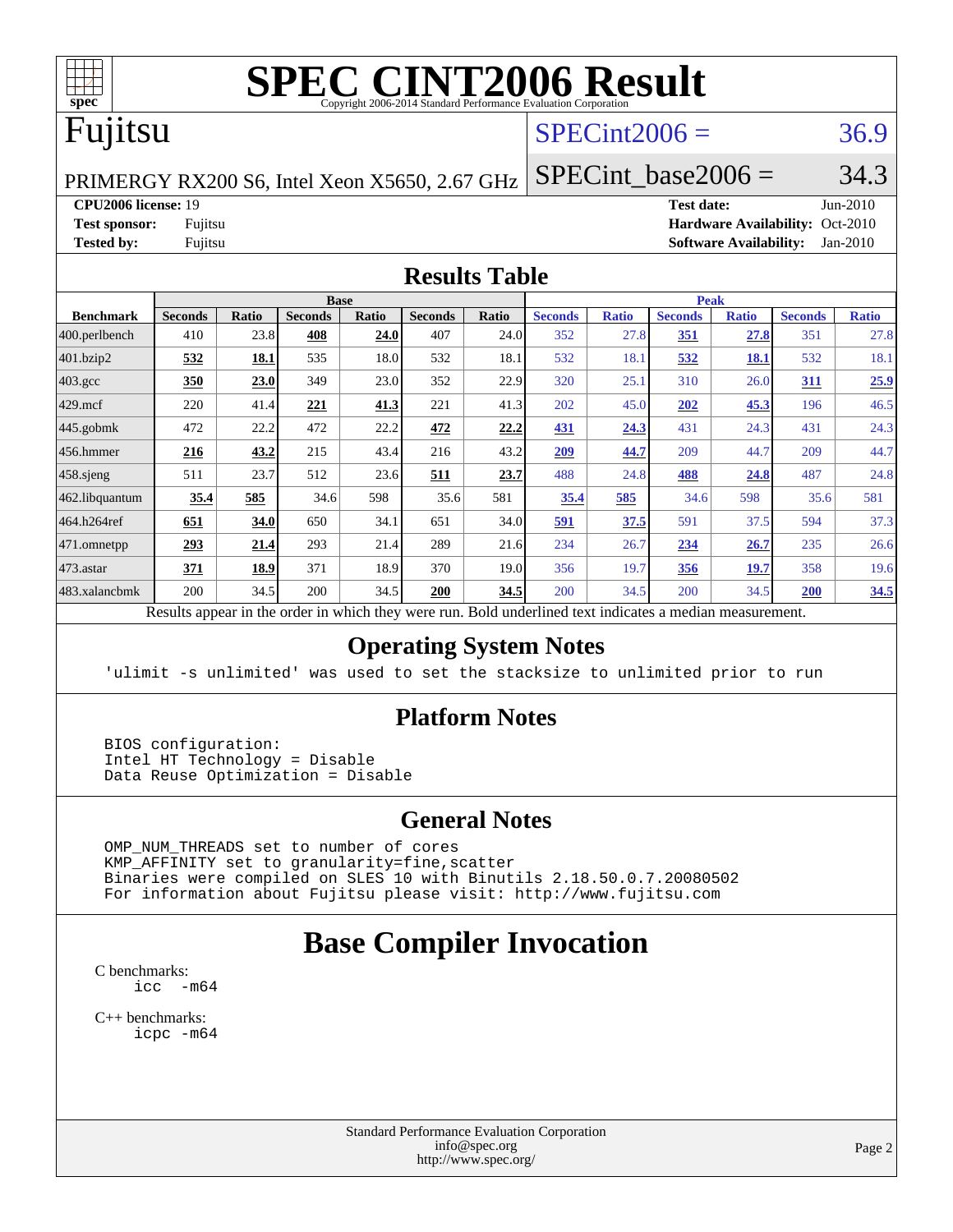

# **[SPEC CINT2006 Result](http://www.spec.org/auto/cpu2006/Docs/result-fields.html#SPECCINT2006Result)**

# Fujitsu

 $SPECint2006 = 36.9$  $SPECint2006 = 36.9$ 

PRIMERGY RX200 S6, Intel Xeon X5650, 2.67 GHz

SPECint base2006 =  $34.3$ 

**[CPU2006 license:](http://www.spec.org/auto/cpu2006/Docs/result-fields.html#CPU2006license)** 19 **[Test date:](http://www.spec.org/auto/cpu2006/Docs/result-fields.html#Testdate)** Jun-2010 **[Test sponsor:](http://www.spec.org/auto/cpu2006/Docs/result-fields.html#Testsponsor)** Fujitsu **[Hardware Availability:](http://www.spec.org/auto/cpu2006/Docs/result-fields.html#HardwareAvailability)** Oct-2010 **[Tested by:](http://www.spec.org/auto/cpu2006/Docs/result-fields.html#Testedby)** Fujitsu **[Software Availability:](http://www.spec.org/auto/cpu2006/Docs/result-fields.html#SoftwareAvailability)** Jan-2010

#### **[Base Portability Flags](http://www.spec.org/auto/cpu2006/Docs/result-fields.html#BasePortabilityFlags)**

 400.perlbench: [-DSPEC\\_CPU\\_LP64](http://www.spec.org/cpu2006/results/res2010q3/cpu2006-20100706-12324.flags.html#b400.perlbench_basePORTABILITY_DSPEC_CPU_LP64) [-DSPEC\\_CPU\\_LINUX\\_X64](http://www.spec.org/cpu2006/results/res2010q3/cpu2006-20100706-12324.flags.html#b400.perlbench_baseCPORTABILITY_DSPEC_CPU_LINUX_X64) 401.bzip2: [-DSPEC\\_CPU\\_LP64](http://www.spec.org/cpu2006/results/res2010q3/cpu2006-20100706-12324.flags.html#suite_basePORTABILITY401_bzip2_DSPEC_CPU_LP64) 403.gcc: [-DSPEC\\_CPU\\_LP64](http://www.spec.org/cpu2006/results/res2010q3/cpu2006-20100706-12324.flags.html#suite_basePORTABILITY403_gcc_DSPEC_CPU_LP64) 429.mcf: [-DSPEC\\_CPU\\_LP64](http://www.spec.org/cpu2006/results/res2010q3/cpu2006-20100706-12324.flags.html#suite_basePORTABILITY429_mcf_DSPEC_CPU_LP64) 445.gobmk: [-DSPEC\\_CPU\\_LP64](http://www.spec.org/cpu2006/results/res2010q3/cpu2006-20100706-12324.flags.html#suite_basePORTABILITY445_gobmk_DSPEC_CPU_LP64) 456.hmmer: [-DSPEC\\_CPU\\_LP64](http://www.spec.org/cpu2006/results/res2010q3/cpu2006-20100706-12324.flags.html#suite_basePORTABILITY456_hmmer_DSPEC_CPU_LP64) 458.sjeng: [-DSPEC\\_CPU\\_LP64](http://www.spec.org/cpu2006/results/res2010q3/cpu2006-20100706-12324.flags.html#suite_basePORTABILITY458_sjeng_DSPEC_CPU_LP64) 462.libquantum: [-DSPEC\\_CPU\\_LP64](http://www.spec.org/cpu2006/results/res2010q3/cpu2006-20100706-12324.flags.html#suite_basePORTABILITY462_libquantum_DSPEC_CPU_LP64) [-DSPEC\\_CPU\\_LINUX](http://www.spec.org/cpu2006/results/res2010q3/cpu2006-20100706-12324.flags.html#b462.libquantum_baseCPORTABILITY_DSPEC_CPU_LINUX) 464.h264ref: [-DSPEC\\_CPU\\_LP64](http://www.spec.org/cpu2006/results/res2010q3/cpu2006-20100706-12324.flags.html#suite_basePORTABILITY464_h264ref_DSPEC_CPU_LP64) 471.omnetpp: [-DSPEC\\_CPU\\_LP64](http://www.spec.org/cpu2006/results/res2010q3/cpu2006-20100706-12324.flags.html#suite_basePORTABILITY471_omnetpp_DSPEC_CPU_LP64) 473.astar: [-DSPEC\\_CPU\\_LP64](http://www.spec.org/cpu2006/results/res2010q3/cpu2006-20100706-12324.flags.html#suite_basePORTABILITY473_astar_DSPEC_CPU_LP64) 483.xalancbmk: [-DSPEC\\_CPU\\_LP64](http://www.spec.org/cpu2006/results/res2010q3/cpu2006-20100706-12324.flags.html#suite_basePORTABILITY483_xalancbmk_DSPEC_CPU_LP64) [-DSPEC\\_CPU\\_LINUX](http://www.spec.org/cpu2006/results/res2010q3/cpu2006-20100706-12324.flags.html#b483.xalancbmk_baseCXXPORTABILITY_DSPEC_CPU_LINUX)

#### **[Base Optimization Flags](http://www.spec.org/auto/cpu2006/Docs/result-fields.html#BaseOptimizationFlags)**

[C benchmarks](http://www.spec.org/auto/cpu2006/Docs/result-fields.html#Cbenchmarks):

[-xSSE4.2](http://www.spec.org/cpu2006/results/res2010q3/cpu2006-20100706-12324.flags.html#user_CCbase_f-xSSE42_f91528193cf0b216347adb8b939d4107) [-ipo](http://www.spec.org/cpu2006/results/res2010q3/cpu2006-20100706-12324.flags.html#user_CCbase_f-ipo) [-O3](http://www.spec.org/cpu2006/results/res2010q3/cpu2006-20100706-12324.flags.html#user_CCbase_f-O3) [-no-prec-div](http://www.spec.org/cpu2006/results/res2010q3/cpu2006-20100706-12324.flags.html#user_CCbase_f-no-prec-div) [-static](http://www.spec.org/cpu2006/results/res2010q3/cpu2006-20100706-12324.flags.html#user_CCbase_f-static) [-parallel](http://www.spec.org/cpu2006/results/res2010q3/cpu2006-20100706-12324.flags.html#user_CCbase_f-parallel) [-opt-prefetch](http://www.spec.org/cpu2006/results/res2010q3/cpu2006-20100706-12324.flags.html#user_CCbase_f-opt-prefetch)

[C++ benchmarks:](http://www.spec.org/auto/cpu2006/Docs/result-fields.html#CXXbenchmarks)

[-xSSE4.2](http://www.spec.org/cpu2006/results/res2010q3/cpu2006-20100706-12324.flags.html#user_CXXbase_f-xSSE42_f91528193cf0b216347adb8b939d4107) [-ipo](http://www.spec.org/cpu2006/results/res2010q3/cpu2006-20100706-12324.flags.html#user_CXXbase_f-ipo) [-O3](http://www.spec.org/cpu2006/results/res2010q3/cpu2006-20100706-12324.flags.html#user_CXXbase_f-O3) [-no-prec-div](http://www.spec.org/cpu2006/results/res2010q3/cpu2006-20100706-12324.flags.html#user_CXXbase_f-no-prec-div) [-opt-prefetch](http://www.spec.org/cpu2006/results/res2010q3/cpu2006-20100706-12324.flags.html#user_CXXbase_f-opt-prefetch) [-Wl,-z,muldefs](http://www.spec.org/cpu2006/results/res2010q3/cpu2006-20100706-12324.flags.html#user_CXXbase_link_force_multiple1_74079c344b956b9658436fd1b6dd3a8a) [-L/home/cmplr/usr3/alrahate/cpu2006.1.1.ic11.1/libic11.1-64bit -lsmartheap64](http://www.spec.org/cpu2006/results/res2010q3/cpu2006-20100706-12324.flags.html#user_CXXbase_SmartHeap64_e2306cda84805d1ab360117a79ff779c)

#### **[Base Other Flags](http://www.spec.org/auto/cpu2006/Docs/result-fields.html#BaseOtherFlags)**

[C benchmarks](http://www.spec.org/auto/cpu2006/Docs/result-fields.html#Cbenchmarks):

403.gcc: [-Dalloca=\\_alloca](http://www.spec.org/cpu2006/results/res2010q3/cpu2006-20100706-12324.flags.html#b403.gcc_baseEXTRA_CFLAGS_Dalloca_be3056838c12de2578596ca5467af7f3)

## **[Peak Compiler Invocation](http://www.spec.org/auto/cpu2006/Docs/result-fields.html#PeakCompilerInvocation)**

[C benchmarks \(except as noted below\)](http://www.spec.org/auto/cpu2006/Docs/result-fields.html#Cbenchmarksexceptasnotedbelow):

icc  $-m64$ 

400.perlbench: [icc -m32](http://www.spec.org/cpu2006/results/res2010q3/cpu2006-20100706-12324.flags.html#user_peakCCLD400_perlbench_intel_icc_32bit_a6a621f8d50482236b970c6ac5f55f93)

429.mcf: [icc -m32](http://www.spec.org/cpu2006/results/res2010q3/cpu2006-20100706-12324.flags.html#user_peakCCLD429_mcf_intel_icc_32bit_a6a621f8d50482236b970c6ac5f55f93)

445.gobmk: [icc -m32](http://www.spec.org/cpu2006/results/res2010q3/cpu2006-20100706-12324.flags.html#user_peakCCLD445_gobmk_intel_icc_32bit_a6a621f8d50482236b970c6ac5f55f93)

464.h264ref: [icc -m32](http://www.spec.org/cpu2006/results/res2010q3/cpu2006-20100706-12324.flags.html#user_peakCCLD464_h264ref_intel_icc_32bit_a6a621f8d50482236b970c6ac5f55f93)

[C++ benchmarks \(except as noted below\):](http://www.spec.org/auto/cpu2006/Docs/result-fields.html#CXXbenchmarksexceptasnotedbelow) [icpc -m64](http://www.spec.org/cpu2006/results/res2010q3/cpu2006-20100706-12324.flags.html#user_CXXpeak_intel_icpc_64bit_fc66a5337ce925472a5c54ad6a0de310)

Continued on next page

Standard Performance Evaluation Corporation [info@spec.org](mailto:info@spec.org) <http://www.spec.org/>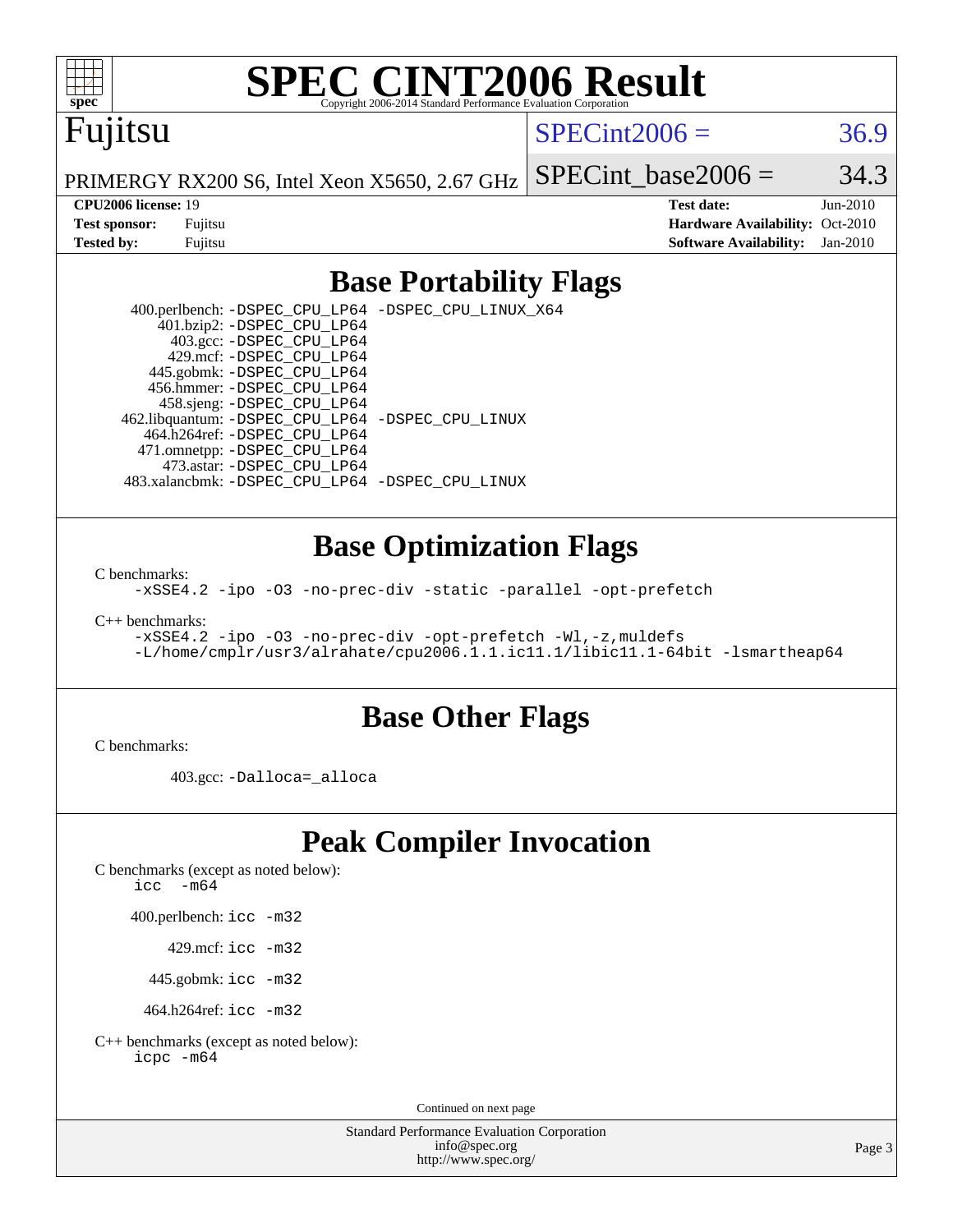

# **[SPEC CINT2006 Result](http://www.spec.org/auto/cpu2006/Docs/result-fields.html#SPECCINT2006Result)**

Fujitsu

 $SPECint2006 = 36.9$  $SPECint2006 = 36.9$ 

PRIMERGY RX200 S6, Intel Xeon X5650, 2.67 GHz SPECint base2006 =  $34.3$ 

**[CPU2006 license:](http://www.spec.org/auto/cpu2006/Docs/result-fields.html#CPU2006license)** 19 **[Test date:](http://www.spec.org/auto/cpu2006/Docs/result-fields.html#Testdate)** Jun-2010 **[Test sponsor:](http://www.spec.org/auto/cpu2006/Docs/result-fields.html#Testsponsor)** Fujitsu **[Hardware Availability:](http://www.spec.org/auto/cpu2006/Docs/result-fields.html#HardwareAvailability)** Oct-2010 **[Tested by:](http://www.spec.org/auto/cpu2006/Docs/result-fields.html#Testedby)** Fujitsu **[Software Availability:](http://www.spec.org/auto/cpu2006/Docs/result-fields.html#SoftwareAvailability)** Jan-2010

# **[Peak Compiler Invocation \(Continued\)](http://www.spec.org/auto/cpu2006/Docs/result-fields.html#PeakCompilerInvocation)**

471.omnetpp: [icpc -m32](http://www.spec.org/cpu2006/results/res2010q3/cpu2006-20100706-12324.flags.html#user_peakCXXLD471_omnetpp_intel_icpc_32bit_4e5a5ef1a53fd332b3c49e69c3330699)

### **[Peak Portability Flags](http://www.spec.org/auto/cpu2006/Docs/result-fields.html#PeakPortabilityFlags)**

400.perlbench: [-DSPEC\\_CPU\\_LINUX\\_IA32](http://www.spec.org/cpu2006/results/res2010q3/cpu2006-20100706-12324.flags.html#b400.perlbench_peakCPORTABILITY_DSPEC_CPU_LINUX_IA32)

 401.bzip2: [-DSPEC\\_CPU\\_LP64](http://www.spec.org/cpu2006/results/res2010q3/cpu2006-20100706-12324.flags.html#suite_peakPORTABILITY401_bzip2_DSPEC_CPU_LP64) 403.gcc: [-DSPEC\\_CPU\\_LP64](http://www.spec.org/cpu2006/results/res2010q3/cpu2006-20100706-12324.flags.html#suite_peakPORTABILITY403_gcc_DSPEC_CPU_LP64) 456.hmmer: [-DSPEC\\_CPU\\_LP64](http://www.spec.org/cpu2006/results/res2010q3/cpu2006-20100706-12324.flags.html#suite_peakPORTABILITY456_hmmer_DSPEC_CPU_LP64) 458.sjeng: [-DSPEC\\_CPU\\_LP64](http://www.spec.org/cpu2006/results/res2010q3/cpu2006-20100706-12324.flags.html#suite_peakPORTABILITY458_sjeng_DSPEC_CPU_LP64) 462.libquantum: [-DSPEC\\_CPU\\_LP64](http://www.spec.org/cpu2006/results/res2010q3/cpu2006-20100706-12324.flags.html#suite_peakPORTABILITY462_libquantum_DSPEC_CPU_LP64) [-DSPEC\\_CPU\\_LINUX](http://www.spec.org/cpu2006/results/res2010q3/cpu2006-20100706-12324.flags.html#b462.libquantum_peakCPORTABILITY_DSPEC_CPU_LINUX) 473.astar: [-DSPEC\\_CPU\\_LP64](http://www.spec.org/cpu2006/results/res2010q3/cpu2006-20100706-12324.flags.html#suite_peakPORTABILITY473_astar_DSPEC_CPU_LP64) 483.xalancbmk: [-DSPEC\\_CPU\\_LP64](http://www.spec.org/cpu2006/results/res2010q3/cpu2006-20100706-12324.flags.html#suite_peakPORTABILITY483_xalancbmk_DSPEC_CPU_LP64) [-DSPEC\\_CPU\\_LINUX](http://www.spec.org/cpu2006/results/res2010q3/cpu2006-20100706-12324.flags.html#b483.xalancbmk_peakCXXPORTABILITY_DSPEC_CPU_LINUX)

## **[Peak Optimization Flags](http://www.spec.org/auto/cpu2006/Docs/result-fields.html#PeakOptimizationFlags)**

[C benchmarks](http://www.spec.org/auto/cpu2006/Docs/result-fields.html#Cbenchmarks):

 400.perlbench: [-xSSE4.2](http://www.spec.org/cpu2006/results/res2010q3/cpu2006-20100706-12324.flags.html#user_peakPASS2_CFLAGSPASS2_LDCFLAGS400_perlbench_f-xSSE42_f91528193cf0b216347adb8b939d4107)(pass 2) [-prof-gen](http://www.spec.org/cpu2006/results/res2010q3/cpu2006-20100706-12324.flags.html#user_peakPASS1_CFLAGSPASS1_LDCFLAGS400_perlbench_prof_gen_e43856698f6ca7b7e442dfd80e94a8fc)(pass 1) [-ipo](http://www.spec.org/cpu2006/results/res2010q3/cpu2006-20100706-12324.flags.html#user_peakPASS2_CFLAGSPASS2_LDCFLAGS400_perlbench_f-ipo)(pass 2) [-O3](http://www.spec.org/cpu2006/results/res2010q3/cpu2006-20100706-12324.flags.html#user_peakPASS2_CFLAGSPASS2_LDCFLAGS400_perlbench_f-O3)(pass 2) [-no-prec-div](http://www.spec.org/cpu2006/results/res2010q3/cpu2006-20100706-12324.flags.html#user_peakPASS2_CFLAGSPASS2_LDCFLAGS400_perlbench_f-no-prec-div)(pass 2) [-static](http://www.spec.org/cpu2006/results/res2010q3/cpu2006-20100706-12324.flags.html#user_peakPASS2_CFLAGSPASS2_LDCFLAGS400_perlbench_f-static)(pass 2) [-prof-use](http://www.spec.org/cpu2006/results/res2010q3/cpu2006-20100706-12324.flags.html#user_peakPASS2_CFLAGSPASS2_LDCFLAGS400_perlbench_prof_use_bccf7792157ff70d64e32fe3e1250b55)(pass 2) [-ansi-alias](http://www.spec.org/cpu2006/results/res2010q3/cpu2006-20100706-12324.flags.html#user_peakCOPTIMIZE400_perlbench_f-ansi-alias) [-opt-prefetch](http://www.spec.org/cpu2006/results/res2010q3/cpu2006-20100706-12324.flags.html#user_peakCOPTIMIZE400_perlbench_f-opt-prefetch) 401.bzip2: [-xSSE4.2](http://www.spec.org/cpu2006/results/res2010q3/cpu2006-20100706-12324.flags.html#user_peakPASS2_CFLAGSPASS2_LDCFLAGS401_bzip2_f-xSSE42_f91528193cf0b216347adb8b939d4107)(pass 2) [-prof-gen](http://www.spec.org/cpu2006/results/res2010q3/cpu2006-20100706-12324.flags.html#user_peakPASS1_CFLAGSPASS1_LDCFLAGS401_bzip2_prof_gen_e43856698f6ca7b7e442dfd80e94a8fc)(pass 1) [-ipo](http://www.spec.org/cpu2006/results/res2010q3/cpu2006-20100706-12324.flags.html#user_peakPASS2_CFLAGSPASS2_LDCFLAGS401_bzip2_f-ipo)(pass 2) [-O3](http://www.spec.org/cpu2006/results/res2010q3/cpu2006-20100706-12324.flags.html#user_peakPASS2_CFLAGSPASS2_LDCFLAGS401_bzip2_f-O3)(pass 2) [-no-prec-div](http://www.spec.org/cpu2006/results/res2010q3/cpu2006-20100706-12324.flags.html#user_peakCOPTIMIZEPASS2_CFLAGSPASS2_LDCFLAGS401_bzip2_f-no-prec-div) [-static](http://www.spec.org/cpu2006/results/res2010q3/cpu2006-20100706-12324.flags.html#user_peakPASS2_CFLAGSPASS2_LDCFLAGS401_bzip2_f-static)(pass 2) [-prof-use](http://www.spec.org/cpu2006/results/res2010q3/cpu2006-20100706-12324.flags.html#user_peakPASS2_CFLAGSPASS2_LDCFLAGS401_bzip2_prof_use_bccf7792157ff70d64e32fe3e1250b55)(pass 2) [-auto-ilp32](http://www.spec.org/cpu2006/results/res2010q3/cpu2006-20100706-12324.flags.html#user_peakCOPTIMIZE401_bzip2_f-auto-ilp32) [-opt-prefetch](http://www.spec.org/cpu2006/results/res2010q3/cpu2006-20100706-12324.flags.html#user_peakCOPTIMIZE401_bzip2_f-opt-prefetch) [-ansi-alias](http://www.spec.org/cpu2006/results/res2010q3/cpu2006-20100706-12324.flags.html#user_peakCOPTIMIZE401_bzip2_f-ansi-alias) 403.gcc: [-xSSE4.2](http://www.spec.org/cpu2006/results/res2010q3/cpu2006-20100706-12324.flags.html#user_peakCOPTIMIZE403_gcc_f-xSSE42_f91528193cf0b216347adb8b939d4107) [-ipo](http://www.spec.org/cpu2006/results/res2010q3/cpu2006-20100706-12324.flags.html#user_peakCOPTIMIZE403_gcc_f-ipo) [-O3](http://www.spec.org/cpu2006/results/res2010q3/cpu2006-20100706-12324.flags.html#user_peakCOPTIMIZE403_gcc_f-O3) [-no-prec-div](http://www.spec.org/cpu2006/results/res2010q3/cpu2006-20100706-12324.flags.html#user_peakCOPTIMIZE403_gcc_f-no-prec-div) [-static](http://www.spec.org/cpu2006/results/res2010q3/cpu2006-20100706-12324.flags.html#user_peakCOPTIMIZE403_gcc_f-static) [-inline-calloc](http://www.spec.org/cpu2006/results/res2010q3/cpu2006-20100706-12324.flags.html#user_peakCOPTIMIZE403_gcc_f-inline-calloc) [-opt-malloc-options=3](http://www.spec.org/cpu2006/results/res2010q3/cpu2006-20100706-12324.flags.html#user_peakCOPTIMIZE403_gcc_f-opt-malloc-options_13ab9b803cf986b4ee62f0a5998c2238) [-auto-ilp32](http://www.spec.org/cpu2006/results/res2010q3/cpu2006-20100706-12324.flags.html#user_peakCOPTIMIZE403_gcc_f-auto-ilp32) 429.mcf: [-xSSE4.2](http://www.spec.org/cpu2006/results/res2010q3/cpu2006-20100706-12324.flags.html#user_peakCOPTIMIZE429_mcf_f-xSSE42_f91528193cf0b216347adb8b939d4107) [-ipo](http://www.spec.org/cpu2006/results/res2010q3/cpu2006-20100706-12324.flags.html#user_peakCOPTIMIZE429_mcf_f-ipo) [-O3](http://www.spec.org/cpu2006/results/res2010q3/cpu2006-20100706-12324.flags.html#user_peakCOPTIMIZE429_mcf_f-O3) [-no-prec-div](http://www.spec.org/cpu2006/results/res2010q3/cpu2006-20100706-12324.flags.html#user_peakCOPTIMIZE429_mcf_f-no-prec-div) [-static](http://www.spec.org/cpu2006/results/res2010q3/cpu2006-20100706-12324.flags.html#user_peakCOPTIMIZE429_mcf_f-static) [-opt-prefetch](http://www.spec.org/cpu2006/results/res2010q3/cpu2006-20100706-12324.flags.html#user_peakCOPTIMIZE429_mcf_f-opt-prefetch) 445.gobmk: [-xSSE4.2](http://www.spec.org/cpu2006/results/res2010q3/cpu2006-20100706-12324.flags.html#user_peakPASS2_CFLAGSPASS2_LDCFLAGS445_gobmk_f-xSSE42_f91528193cf0b216347adb8b939d4107)(pass 2) [-prof-gen](http://www.spec.org/cpu2006/results/res2010q3/cpu2006-20100706-12324.flags.html#user_peakPASS1_CFLAGSPASS1_LDCFLAGS445_gobmk_prof_gen_e43856698f6ca7b7e442dfd80e94a8fc)(pass 1) [-prof-use](http://www.spec.org/cpu2006/results/res2010q3/cpu2006-20100706-12324.flags.html#user_peakPASS2_CFLAGSPASS2_LDCFLAGS445_gobmk_prof_use_bccf7792157ff70d64e32fe3e1250b55)(pass 2) [-O2](http://www.spec.org/cpu2006/results/res2010q3/cpu2006-20100706-12324.flags.html#user_peakCOPTIMIZE445_gobmk_f-O2) [-ipo](http://www.spec.org/cpu2006/results/res2010q3/cpu2006-20100706-12324.flags.html#user_peakCOPTIMIZE445_gobmk_f-ipo) [-no-prec-div](http://www.spec.org/cpu2006/results/res2010q3/cpu2006-20100706-12324.flags.html#user_peakCOPTIMIZE445_gobmk_f-no-prec-div) [-ansi-alias](http://www.spec.org/cpu2006/results/res2010q3/cpu2006-20100706-12324.flags.html#user_peakCOPTIMIZE445_gobmk_f-ansi-alias) 456.hmmer: [-xSSE4.2](http://www.spec.org/cpu2006/results/res2010q3/cpu2006-20100706-12324.flags.html#user_peakCOPTIMIZE456_hmmer_f-xSSE42_f91528193cf0b216347adb8b939d4107) [-ipo](http://www.spec.org/cpu2006/results/res2010q3/cpu2006-20100706-12324.flags.html#user_peakCOPTIMIZE456_hmmer_f-ipo) [-O3](http://www.spec.org/cpu2006/results/res2010q3/cpu2006-20100706-12324.flags.html#user_peakCOPTIMIZE456_hmmer_f-O3) [-no-prec-div](http://www.spec.org/cpu2006/results/res2010q3/cpu2006-20100706-12324.flags.html#user_peakCOPTIMIZE456_hmmer_f-no-prec-div) [-static](http://www.spec.org/cpu2006/results/res2010q3/cpu2006-20100706-12324.flags.html#user_peakCOPTIMIZE456_hmmer_f-static) [-unroll2](http://www.spec.org/cpu2006/results/res2010q3/cpu2006-20100706-12324.flags.html#user_peakCOPTIMIZE456_hmmer_f-unroll_784dae83bebfb236979b41d2422d7ec2) [-ansi-alias](http://www.spec.org/cpu2006/results/res2010q3/cpu2006-20100706-12324.flags.html#user_peakCOPTIMIZE456_hmmer_f-ansi-alias) [-auto-ilp32](http://www.spec.org/cpu2006/results/res2010q3/cpu2006-20100706-12324.flags.html#user_peakCOPTIMIZE456_hmmer_f-auto-ilp32) 458.sjeng: [-xSSE4.2](http://www.spec.org/cpu2006/results/res2010q3/cpu2006-20100706-12324.flags.html#user_peakPASS2_CFLAGSPASS2_LDCFLAGS458_sjeng_f-xSSE42_f91528193cf0b216347adb8b939d4107)(pass 2) [-prof-gen](http://www.spec.org/cpu2006/results/res2010q3/cpu2006-20100706-12324.flags.html#user_peakPASS1_CFLAGSPASS1_LDCFLAGS458_sjeng_prof_gen_e43856698f6ca7b7e442dfd80e94a8fc)(pass 1) [-ipo](http://www.spec.org/cpu2006/results/res2010q3/cpu2006-20100706-12324.flags.html#user_peakPASS2_CFLAGSPASS2_LDCFLAGS458_sjeng_f-ipo)(pass 2) [-O3](http://www.spec.org/cpu2006/results/res2010q3/cpu2006-20100706-12324.flags.html#user_peakPASS2_CFLAGSPASS2_LDCFLAGS458_sjeng_f-O3)(pass 2) [-no-prec-div](http://www.spec.org/cpu2006/results/res2010q3/cpu2006-20100706-12324.flags.html#user_peakPASS2_CFLAGSPASS2_LDCFLAGS458_sjeng_f-no-prec-div)(pass 2) [-static](http://www.spec.org/cpu2006/results/res2010q3/cpu2006-20100706-12324.flags.html#user_peakPASS2_CFLAGSPASS2_LDCFLAGS458_sjeng_f-static)(pass 2) [-prof-use](http://www.spec.org/cpu2006/results/res2010q3/cpu2006-20100706-12324.flags.html#user_peakPASS2_CFLAGSPASS2_LDCFLAGS458_sjeng_prof_use_bccf7792157ff70d64e32fe3e1250b55)(pass 2) [-unroll4](http://www.spec.org/cpu2006/results/res2010q3/cpu2006-20100706-12324.flags.html#user_peakCOPTIMIZE458_sjeng_f-unroll_4e5e4ed65b7fd20bdcd365bec371b81f) 462.libquantum: basepeak = yes 464.h264ref: [-xSSE4.2](http://www.spec.org/cpu2006/results/res2010q3/cpu2006-20100706-12324.flags.html#user_peakPASS2_CFLAGSPASS2_LDCFLAGS464_h264ref_f-xSSE42_f91528193cf0b216347adb8b939d4107)(pass 2) [-prof-gen](http://www.spec.org/cpu2006/results/res2010q3/cpu2006-20100706-12324.flags.html#user_peakPASS1_CFLAGSPASS1_LDCFLAGS464_h264ref_prof_gen_e43856698f6ca7b7e442dfd80e94a8fc)(pass 1) [-ipo](http://www.spec.org/cpu2006/results/res2010q3/cpu2006-20100706-12324.flags.html#user_peakPASS2_CFLAGSPASS2_LDCFLAGS464_h264ref_f-ipo)(pass 2) [-O3](http://www.spec.org/cpu2006/results/res2010q3/cpu2006-20100706-12324.flags.html#user_peakPASS2_CFLAGSPASS2_LDCFLAGS464_h264ref_f-O3)(pass 2) [-no-prec-div](http://www.spec.org/cpu2006/results/res2010q3/cpu2006-20100706-12324.flags.html#user_peakPASS2_CFLAGSPASS2_LDCFLAGS464_h264ref_f-no-prec-div)(pass 2) [-static](http://www.spec.org/cpu2006/results/res2010q3/cpu2006-20100706-12324.flags.html#user_peakPASS2_CFLAGSPASS2_LDCFLAGS464_h264ref_f-static)(pass 2) [-prof-use](http://www.spec.org/cpu2006/results/res2010q3/cpu2006-20100706-12324.flags.html#user_peakPASS2_CFLAGSPASS2_LDCFLAGS464_h264ref_prof_use_bccf7792157ff70d64e32fe3e1250b55)(pass 2) [-unroll2](http://www.spec.org/cpu2006/results/res2010q3/cpu2006-20100706-12324.flags.html#user_peakCOPTIMIZE464_h264ref_f-unroll_784dae83bebfb236979b41d2422d7ec2) [-ansi-alias](http://www.spec.org/cpu2006/results/res2010q3/cpu2006-20100706-12324.flags.html#user_peakCOPTIMIZE464_h264ref_f-ansi-alias)

Continued on next page

Standard Performance Evaluation Corporation [info@spec.org](mailto:info@spec.org) <http://www.spec.org/>